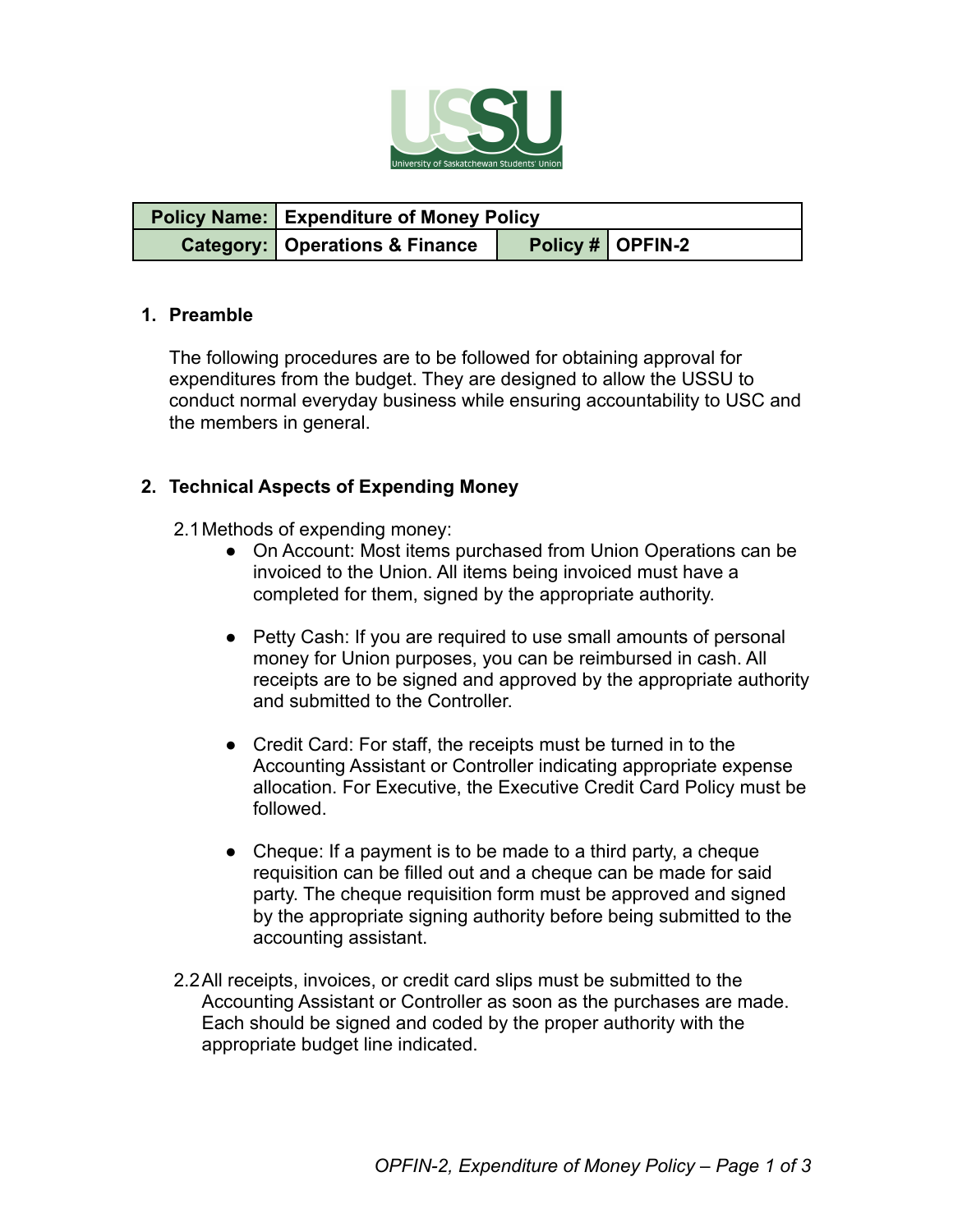- 2.3The person responsible for a department, operation, or service must approve any release of money from the appropriate account. The departments and the corresponding people of authority are as follows:
	- Business and Services Manager (Information Centre, XL Design, Food Centre, Help Centre, Pride Centre, Safewalk/Student Crew, Women's Centre, Administration, Human Resources)
	- Facilities Manager (Facilities, Administration, Repairs & Maintenance (all areas), Utilities)
	- Communications and Marketing Manager (Communications, Marketing, Events, Administration, Human Resources)
	- Louis' Managers (Louis', Louis' Loft, Louis' Events)
	- Vice-President Operations & Finance (Student Governance, Student Grants)
- 2.4Each department should strive to use USSU services (XL Design and Print, Louis', Louis' Loft) whenever possible.
- 2.5Capital purchases are defined as equipment, furniture and fixtures or leasehold improvements costing \$1,000 or more. Any purchases of this nature under \$1,000 will be considered as operating expenses.
- 2.6Payments will be processed once per week unless otherwise stated.

# **3. Decision Making Structure**

3.1The Budget: Once the operating and capital budgets have been passed by USC, they and all of their line items are free to be spent as approved.

# **4. Non-Budgeted Issues**

4.1The Communications and Marketing Manager or the Business and Services Manager Discretion: (The expenditures listed below must be reported to the Vice-President

Operations & Finance):

- Up to \$3,000 for capital purchases
- Any expenditure to replace damaged equipment necessary to run an operation.
- All costs associated with personnel such as: hiring, severance, raises, arbitrations, and union issues.
- All costs associated with leases and any other tenant issues